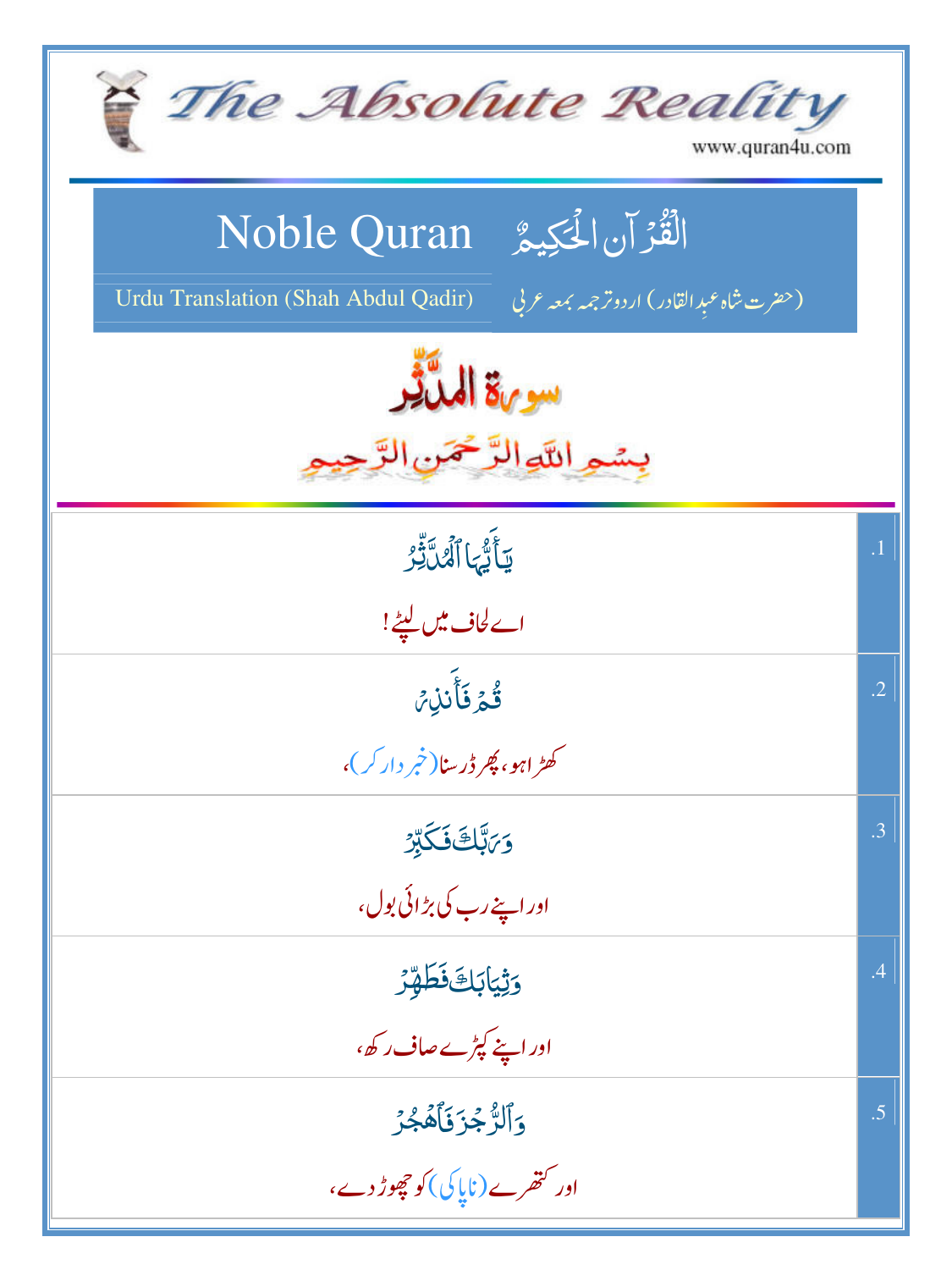| <u>وَلَاتْهُنُّن تَسْتَكَثِّرُ</u>                | .6  |
|---------------------------------------------------|-----|
| اور نہ کر کہ احسان کرے اور بہت جاہے،              |     |
| وَلِرَبَّكَ فَأَصَّلِا                            | .7  |
| اوراپنے رب کی راہ دیکھ ( کی خاطر صبر کر )۔        |     |
| فَإِذَانُقِرَ فِى ٱلتَّاَقُورِ                    | .8  |
| پھر جب کھڑ کھڑ اتے وہ کھو کھر ا(صور پھو نکاحائے)، |     |
| فَلَأَ لِكَ يَوْمَئِنِ يَوْمٌ عَسِيرٌ             | .9  |
| پھر وہ اس دن مشکل دن ہے ،                         |     |
| عَلَى ٱلْكَفِرِينَ غَيْرُيَسِبِرٍ                 | .10 |
| منگر وں پر نہیں آسان۔                             |     |
| ۮؘٙٙؽٙڹۣ۬ۅٙڡؘڽٛڂڶڡۘٙٛؾ۠ٷڿۑڷٵ                      | .11 |
| چپوڑ دے مجھ کواور اس کو،جومیں نے بنایااکا(اکیلا)، |     |
| <u>وَجَعَلْتُ لَهُمَالاً تَّهَٰنُ وَا</u>         | .12 |
| اور د پااس کومال پھیلا کر (ڈ ھیر وں)،             |     |
| وَيَيْيِنَ شُّهُودًا                              | .13 |
| اور بیٹے مجلس میں بیٹھنے والے ،<br>2              |     |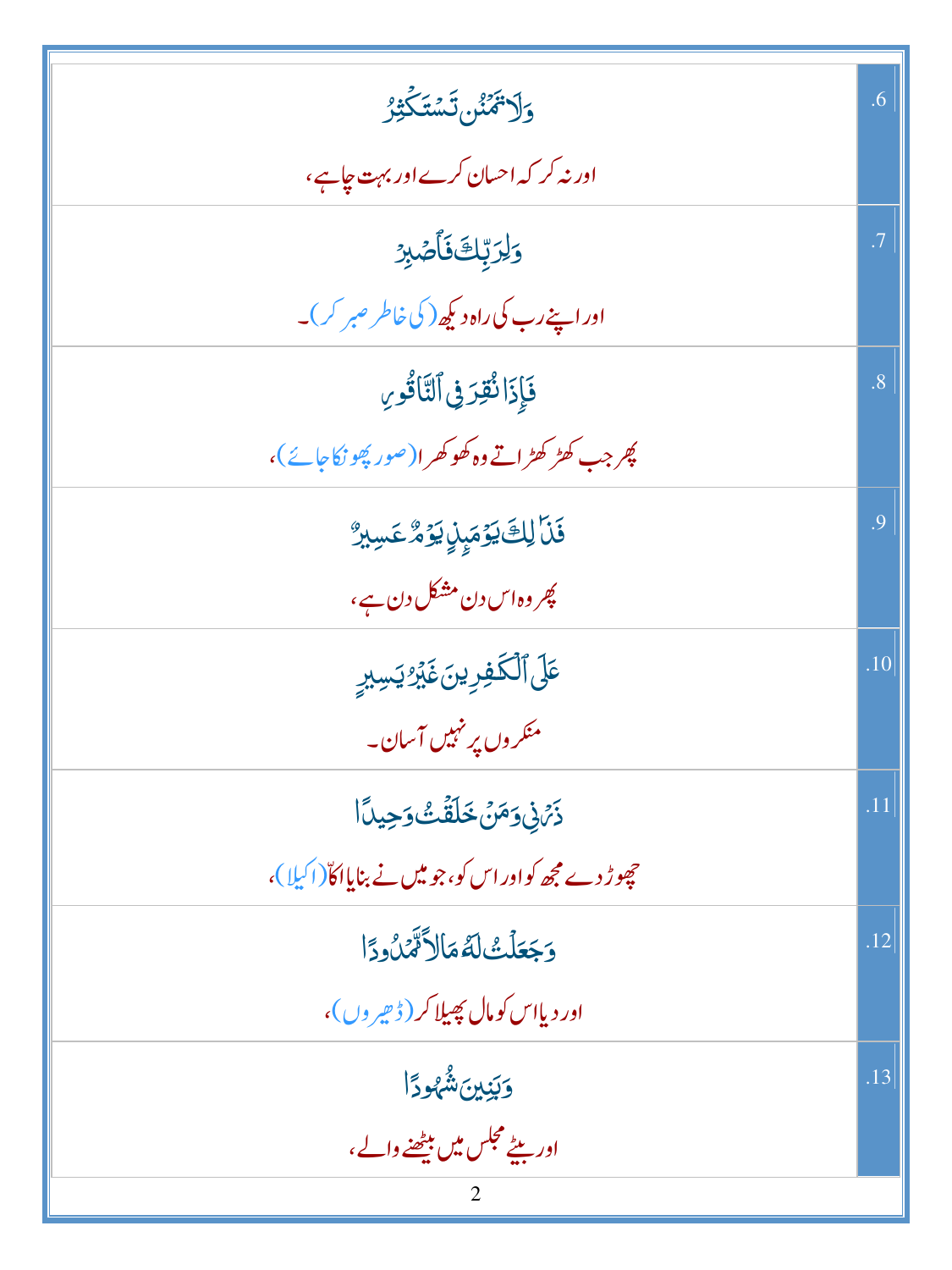| وَمَهَّدتٌّ لَّهُ يَمَّهِيدًا                                     | .14 |
|-------------------------------------------------------------------|-----|
| اور تیاری <i>( راه ہمو</i> ار ) کر دی اس کوخوب تیاری،             |     |
| ڐؙ <sub>ڟۜ</sub> ؾڟؘڡؘ <sup>ۣ</sup> ڴٳٲٙڽٲؘٛڔ۬ؠڹ                  | .15 |
| پھرلاپ <mark>ج</mark> رکھتاہے کہ اور دوں۔                         |     |
| $\frac{1}{\sqrt{2}}$                                              | .16 |
| کوئی(ہر گز)نہیں!                                                  |     |
| إِنَّهُ كَانَ لِأَيَتِنَا عَنِيدًا                                |     |
| دە(تو) ہے،ہاری آیتوں کامخالف،                                     |     |
| سَأَّ ُ هِقُّهُ صَعُودًا                                          | .17 |
| اب اس سے چڑھواؤں گابڑی( <sup>کٹھن</sup> ) چڑھائی۔                 |     |
| ٳڹَّةُ فَكَّرَ وَقَلَّمَ                                          | .18 |
| اس نے سوچ کیا(سوچا)اور دل میں تھُہر ایا(بات بنائی)۔               |     |
| فَقُّتِلَ كَيُفَ قَلَّ َ                                          | .19 |
| سوماراحائے! کیسائٹہمرایا(پات بنائی)؟                              |     |
| ٞ <sup>ؿ</sup> ۠ٞڡؖڒٙڡؙٛؾؚڶ <i>ۘ</i> ػؿ <i>ۣڡؘ</i> ٙڐؘڵ <i>ؖ؆</i> | .20 |
| پھر ماراحائے کیسا <i>کھہر</i> ایا( بات بنائی )؟                   |     |
| 3                                                                 |     |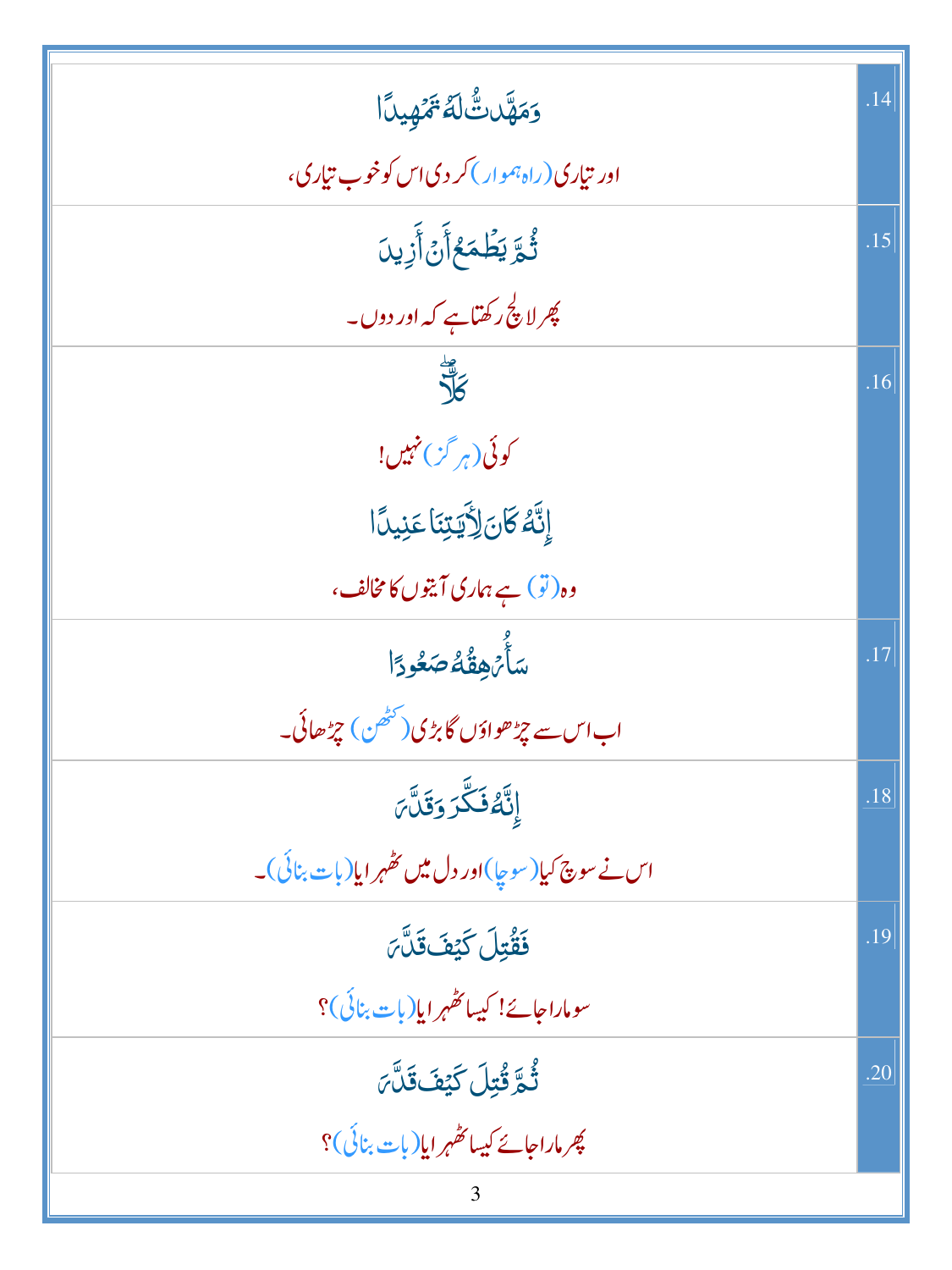| ثُمَّ نَظَرَ                                               | .21 |
|------------------------------------------------------------|-----|
| چرنگاه کی (نظر دوڑائی)،                                    |     |
| ثُّمَّ عَبَسَ وَبَسَرَ                                     | .22 |
| پھر تيوري چڙجائي اور منہ تھتھايا(ناخو شي جٽائي)،           |     |
| ثُمَّ أَدۡبَرَ وَٱسۡتَكۡبَرَ                               | .23 |
| پھر پی <sub>ٹھ</sub> دی(پاٹا)،اور غرور کیا،                |     |
| فَقَالَ إِنْ هَذَآ إِلَّاسِحُرٌ يُؤْثَرُ                   | .24 |
| پھر بولا،اور نہیں ہ <sub>ی</sub> ر ( قر آن) حادوے چلا آتا۔ |     |
| إِنۡ هَـٰٓنَ ٓآ إِلَّا قَوۡلُ ٱلۡبَشَرِ                    | .25 |
| اور نہیں، یہ کہاہے آدمی کا۔                                |     |
| ۺٲٛ <b>ڞؘڸ</b> ؠۣڢۺ <b>ڦ</b> ؘۯ                            | .26 |
| اب اس کوڈالوں گا آگ میں۔                                   |     |
| وَمَآأَدۡهَنلَّ مَاسَقَرُ                                  | .27 |
| اور تو کیابو جھا کیسی ہے وہ آگ؟                            |     |
| لاَتُّبْقِى وَلَاتَنَاهُ                                   | .28 |
| نہ ہاتی رکھے،نہ چھوڑے،                                     |     |
|                                                            |     |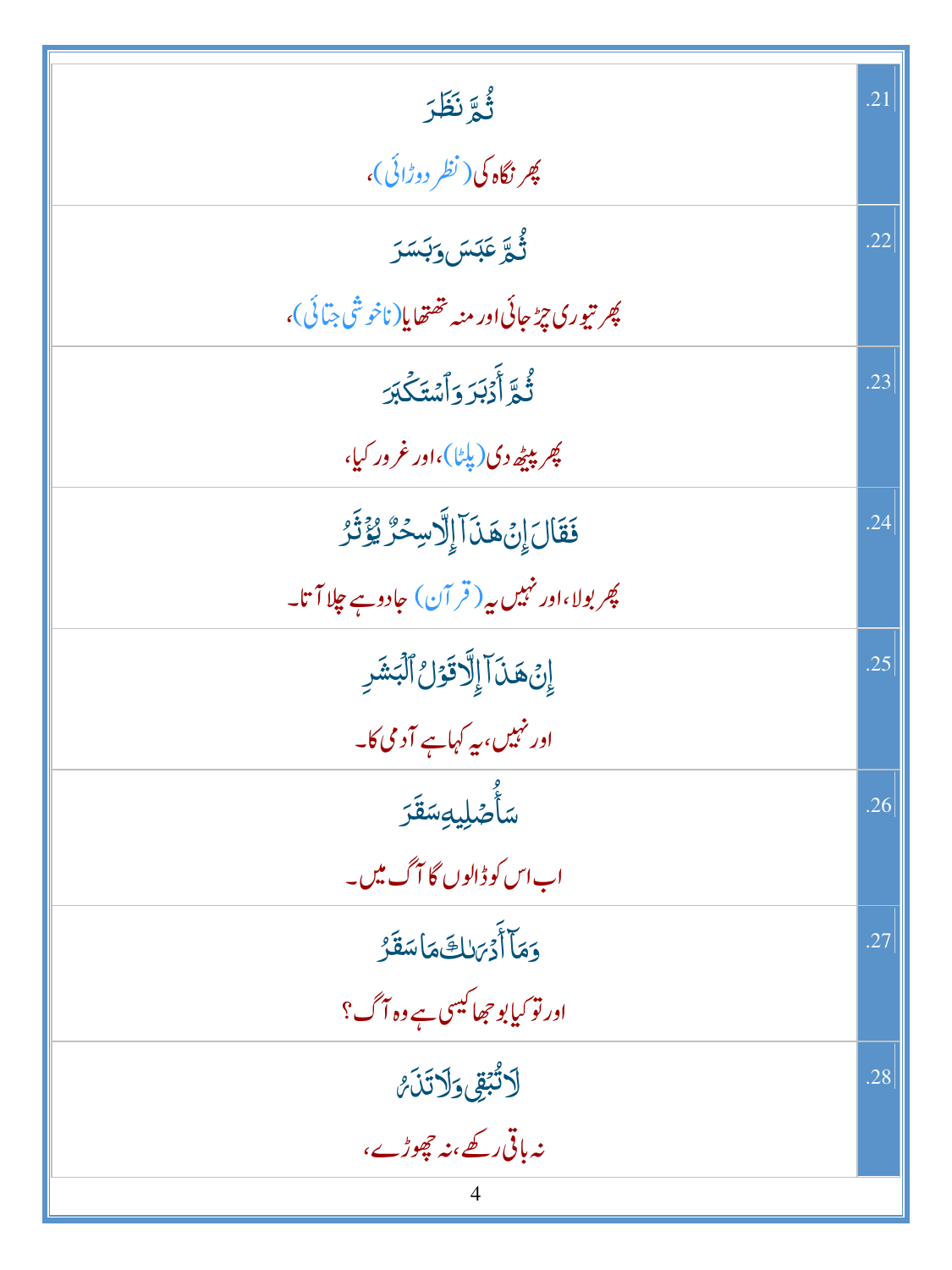| ڶۘڗۜٳڿۘڐ۠ڷۣڷڹۺؘڔ                                                                                    | .29 |
|-----------------------------------------------------------------------------------------------------|-----|
| نظر آتی ہے پنڈے پر (تجلسادینے والی کھال کو)۔                                                        |     |
| <i>عَلَيْهَاتِسْعَةَعَشَرَ</i>                                                                      | .30 |
| اس پر مقرر ہیں انیس شخص (کار کن)،                                                                   |     |
| وَمَاجَعَلْنَاۤ أَصۡحَبَ ٱلنَّارِ إِلَّا مَلَـٰٓئِكَةُ                                              | .31 |
| اور ہم نے جو رکھے ہیں دوزخ پر لوگ، اور نہیں فر شتے ہیں۔                                             |     |
| دَمَاجَعَلْنَاعِلَّتَهُمُ إِلَّافِتْنَةَّلِلَّٰذِينَ كَفَرُواْ                                      |     |
| اور ان کی جو گنتی ر کھی سو جانچنے کو منکر وں کے ،                                                   |     |
| ؚڶۣؽؘۺٙڐؽۊؚڹٱڷۜڹۣؾڹٲؙ۠ۏؾ۠ۅٱٲڷڮؾؘڹۏؘؾۯ۬ۮٳۮٲڷڷڕ۬ؾڹؘٵؚڡؘڹ۠ۊٲٳ۪ڝؘڹۧٵۛ                                   |     |
| تا ( کہ ) یقین کریں جن کوملی ہے کتاب اور بڑھے ایماند اروں کوایمان ،                                 |     |
| <u>و</u> َلَا يَزْتَابَ ٱلَّذِينَ أُوتُواْ ٱلْكِتَبَ وَٱلْمُؤْمِنُونَ                               |     |
| اور د ھو کہ نہ کھائیں جن کوملی ہے کتاب،اور مسلمان،                                                  |     |
| وَلِيَقُولَ ٱلَّذِينَ فِى قُلُوبِهِم مَّرَضٌ وَٱلْكَفِرُونَ مَاذَآ أَيَادَ ٱللَّهْبِهَـٰذَا مَثَلاً |     |
| اور تا $\mathcal{C}$ کہیں جنکے دل میں روگ ہے اور منکر ، کیاغرض تھی اللہ کواس کہاوت سے ؟             |     |
| ػٙ <i>ۮ</i> ٙڶڸڬٙ <i>ؽ۠ۻ</i> ڷ۠ٱڷڶ <i>ٙڟڞ</i> ؾۺؘٵۧۦ۠ۏؾؠۧڹ؈ڡؘڹؾۺؘٵؖۦٛ                               |     |
| یوں بچلا تا( گر اہ کر تا) ہے اللہ جس کو چاہے،اور راہ دیتا ہے جس کو چاہے۔                            |     |
|                                                                                                     |     |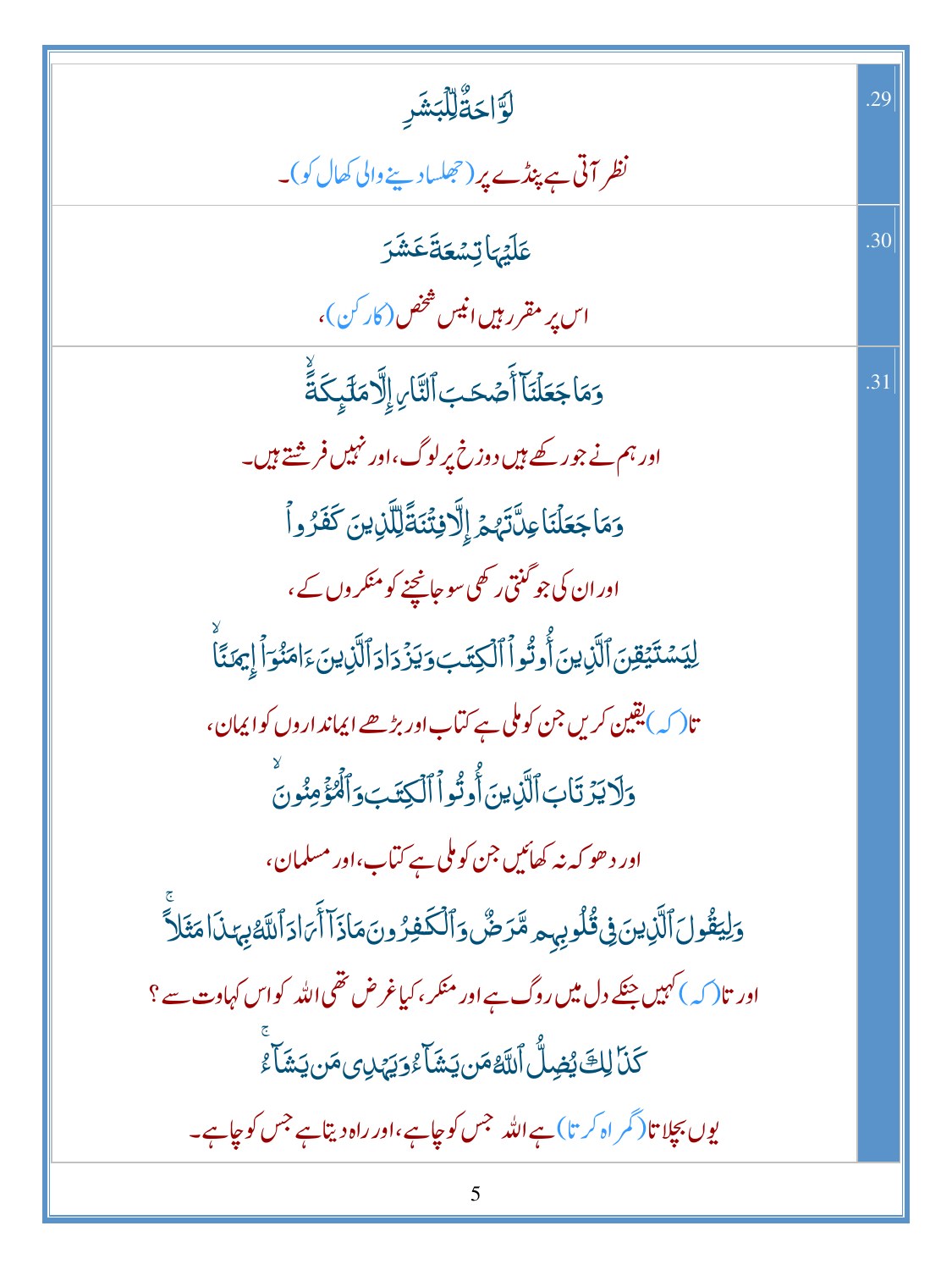| وَمَايَعۡلَمُ جُنُودَ؆ِبِّكَۚ إِلَّا هُوَ            |     |
|------------------------------------------------------|-----|
| اور کوئی نہیں جانتا تیرے رب کے لشکر مگر وہی آپ۔      |     |
| وَمَاهِىَ إِلَّاذٍ كَرَىٰ لِلْبَشَرِ                 |     |
| اور وہ تو سمجھوتی(نصیحت) ہےلو گوں کے واسطے۔          |     |
| كآر والقمر                                           | .32 |
| سچ کہتاہوں، قشم ہے جاند کی!                          |     |
| وَٱلَّيۡلِ إِذۡأَكۡبَرَ                              | .33 |
| اور رات کی جب پیٹھ پھیرے(پلٹے)!                      |     |
| وَٱلصُّبۡحِ إِذَآ أَشۡفَرَ                           | .34 |
| اور صبح کی جب روشن ہو ئے!                            |     |
| إِنَّهَالَإِحْدَى ٱلْكُبَرِ                          | .35 |
| وہ دوزخ ایک ہے، بڑی چیز وں میں،                      |     |
| <b>نَزِيرً</b> الِلَّبَشَرِ                          | .36 |
| ڈراداہےلو گوں کو،                                    |     |
| لِمَن شَأْءَمِنكُمُ أَن يَتَقَلَّهَ أَوۡ يَتَأَخَّرَ | .37 |
| جو کوئی چاہے تم میں کہ آگے بڑھے یا پیچھے رہے،        |     |
|                                                      |     |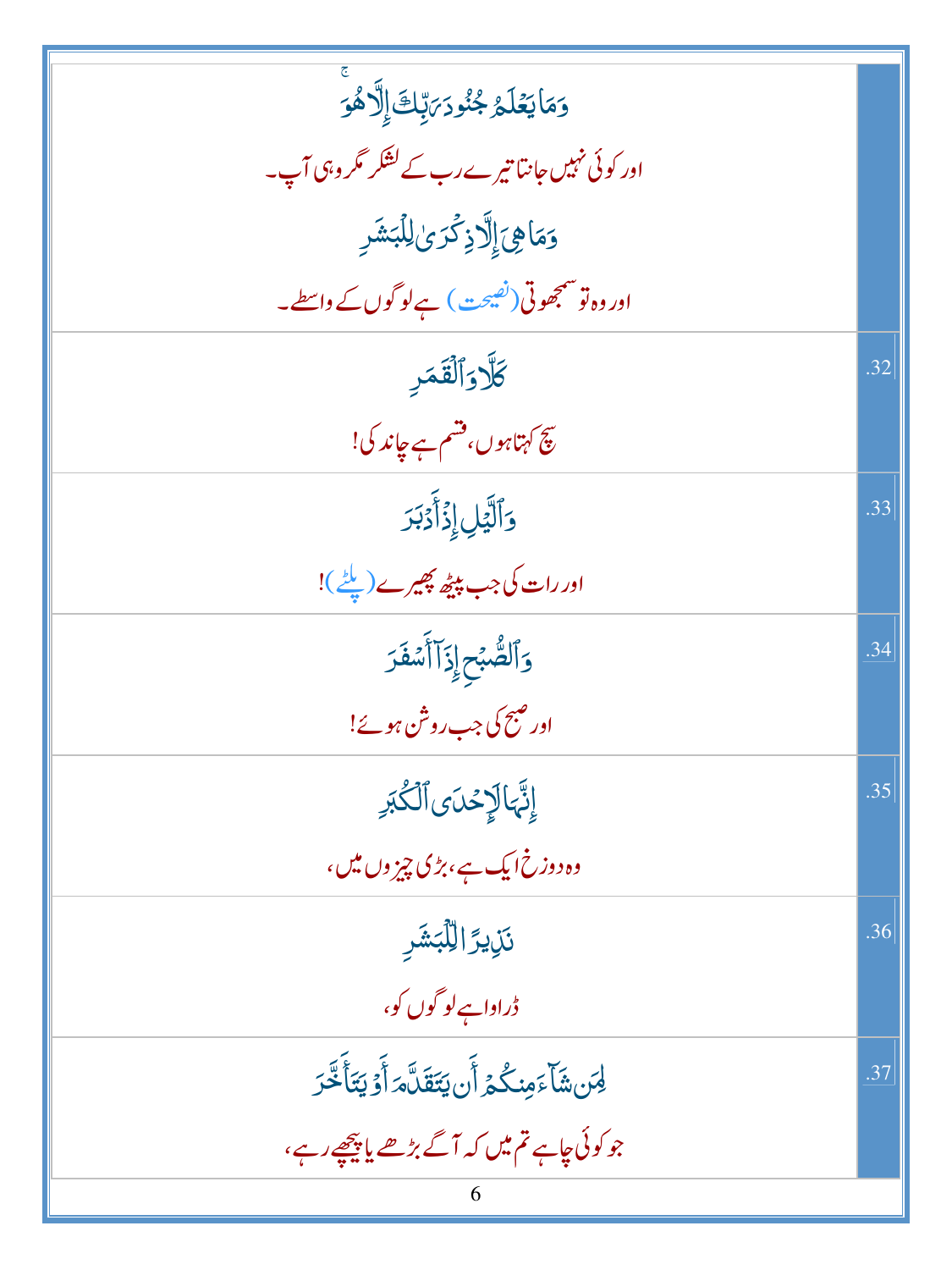| ڴڵٞ <sup>۩</sup> ۘڡۘٞٞڛؚ <i>ؚ</i> ؚۥٙ <i>ۿ</i> ٵػؘۘڛؘٮؘٞ؆ؚۿؚێٮؘةۜ۠     | .38 |
|------------------------------------------------------------------------|-----|
| ہر جی (شخص) اپنے کئے (اعمال) میں پھنساہے،                              |     |
| ٳٳؖ۠ۜٲٲ۠ڞؘػڹٲڷ <u>ؽ</u> ڡؚؾ <i>ۣ</i>                                   | .39 |
| مگر (سوائے) <b>د</b> اننے والے،                                        |     |
| <b>ڧڮڵٙؾٟڮ</b> ؾۺٲٷڷڹ                                                  | .40 |
| باغوں میں ہیں مل کر یو <u>جھتے</u> ہیں،                                |     |
| عَنِ ٱلۡٱجۡرِمِينَ                                                     | .41 |
| گنهگاروں کااحوال،                                                      |     |
| مَاسَلَكَكُمْ فِي سَقَرَ                                               | .42 |
| تم کاہے سے پڑے دوزخ میں ؟                                              |     |
| قَالُواْلَهُ نَكُونَ ٱلْمُصَلِّينَ                                     | .43 |
| وہ بولے ہم نہ تھے نماز پڑھتے ،                                         |     |
| وَلَمَرْ نَكُ نُظُعِمُ ٱلْمِسْكِينَ                                    | .44 |
| ادر نہ تھے کھلاتے مخیاج کو،                                            |     |
| 5كُنَّانَخُوصُ مَعَ ٱلْخَابِضِينَ                                      | .45 |
| اور تھے بات میں دھنتے (پا تیں بناتے)ساتھ دھننے (پا تیں بنانے)والوں کے۔ |     |
|                                                                        |     |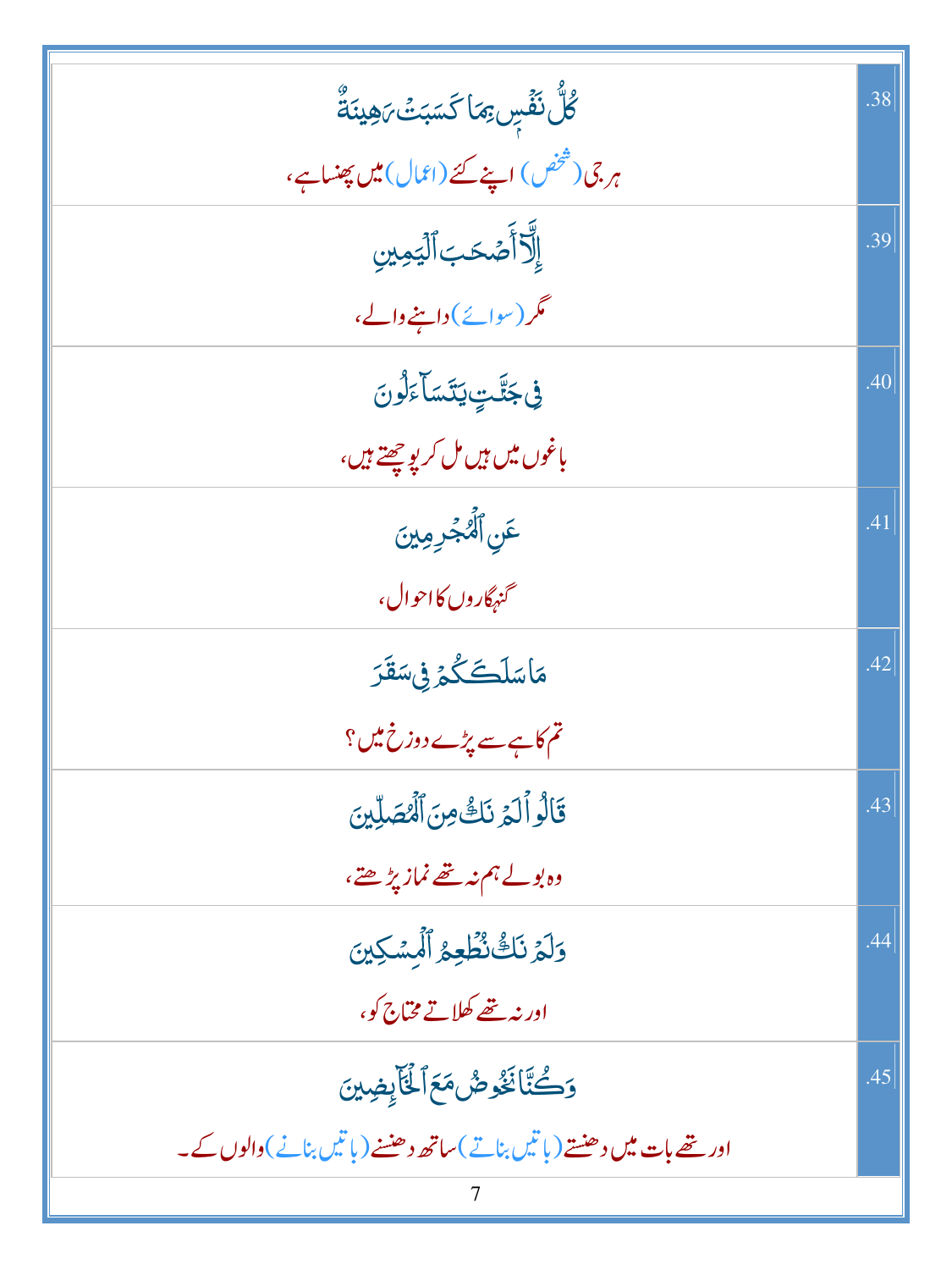| <u>وَكُنَّائُكَلِّ</u> بُ بِيَوُمِ ٱلدِّين                                                      | .46 |
|-------------------------------------------------------------------------------------------------|-----|
| اور ہم تھے جھٹلاتے انصاف کے دن(روزِ جزا) کو،                                                    |     |
| <b>حَتَّىَ أَتَّلنَا ٱلْيَقِينُ</b>                                                             | .47 |
| جب تک آئینچی ہم پریقین(موت) آنے والی۔                                                           |     |
| فَمَاتَنفَعُهُمۡ شَفَعَةُٱلشَّفِعِينَ                                                           | .48 |
| پھر کام نہ آئے گی ان کو سفارش، سفارش کرنے والوں کی۔                                             |     |
| فَمَالَهُمُ عَنِ ٱلتَّلْ كِرَةِمْعُرِضِينَ                                                      | .49 |
| پھر کیاہواہ ان کو منتجھوتی (نصیحت) سے منہ موڑتے ہیں؟                                            |     |
| كَأَنَّهُمْ مُحْمُرٌ مُّسْتَنفِرَةٌ                                                             | .50 |
| جیسے وہ گدھے ہیں بد کے ،                                                                        |     |
| ڣؘڗٞٮؿٙڝ؋ؾٙۺۅؘ؆ۣۊ                                                                               | .51 |
| کھاگے غل کرنے سے۔                                                                               |     |
| ؠؘڶؙێؗڔؚؠٮؗٛڴڵۘٲ <i>ڡ۫</i> ڔؠؚۣڡؚۨڹۡؠ۠ <sub>ۿ</sub> ٲۘڹ۩ؙۣػؘۣڷڞ <sup>ۣ</sup> ػڡؘ۠ٲڡۨ۠ٮؘؘۺ۠ۜڗۊؙؖ | .52 |
| .<br>بلکہ جاہتاہے ہر مر دان میں کہ اس کوملیں ورق(صحیفہ) کھلے۔                                   |     |
| $\frac{1}{6}$                                                                                   | .53 |
| کوئی(ہر گز)نہیں!                                                                                |     |
| 8                                                                                               |     |